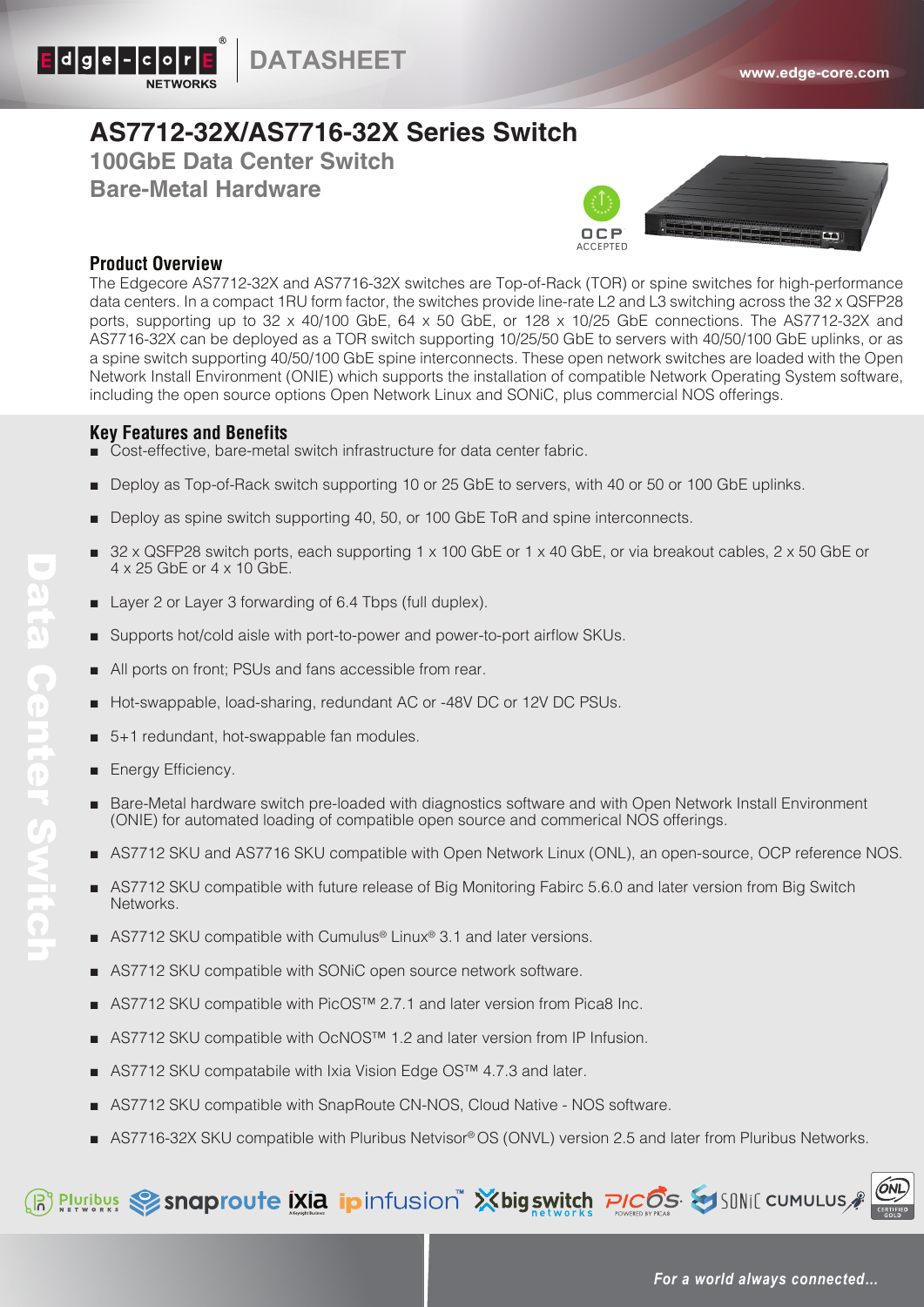# AS7712-32X/AS7716-32X Product Specifications

## **Features**

## **Ports**

Switch Ports:

- 32 x QSFP28 ports. Each Port supports 1 x 40/100 GbE or 2 x 50 GbE or 4 x 10/25 GbE per port using splitter cables Management ports on port side:
	- 1 x RJ-45 serial console
	- 1 x RJ-45 100/1000BASE-T management
	- 1 x USB Type A storage

#### **Key Componets**

 Switch Silicon: Broadcom BCM56960 Tomahawk No PHYs, No Retimers CPU Modules: AS7712-32X: Intel Atom C2538 quad-core 2.4 GHz x86 processor 16 GB SO-DIMM DDR3 RAM 16 MB SPI Flash 32 GB mSATA AS7716-32X: Intel Xeon D-1518 quad-core 2.4 GHz 16 GB SO-DIMM DDR4 RAM 16 MB SPI Flash 32 GB M.2 SSD MLC

#### **Performance**

 Switching Capacity: 6.4 Tbps full duplex Forwarding Rate: 4.7 Bpps Jumbo frames support up to 9216 Bytes Packet Buffer Size: 16 MB integrated packet buffer Subject to NOS: MAC Addresses: 8 K min./136 K max. VLAN IDs: 4 K IPv4: 8 K min./72 K max. host entries; 16 K LPM entries with TCAM-only mode IPv6: 4K /36 K max. host entries; IPv6/64= 8 K TCAM-only mode

## **Physical and Environmental**

 Dimensions (WxDxH): 43.8 x 51.5 x 4.35 cm (17.3 x 20.3 x 1.7 in) Weight: 10 kg (23 lb) Operating Temperature: 0°C to 45°C (32°F to 113°F) Storage Temperature: -40°C to 70°C (-40°F to 158°F) Operating Humidity: 5% to 95% non-condensing Operating Altitude: 0 to 10,000 feet

#### **Software**

 Switch is loaded with Open Network Install Environment (ONIE) software installer Compatible with the following NOS options: AS7712-32X: Cumulus® Linux® 3.1 and later versions Open Network Linux, the open-source, OCP reference NOS SONiC open source network software PicOS™ 2.7.1 and later version from Pica8 Inc

OcNOS™ 1.2 and later version from IP Infusion

 Big Monitoring Fabirc™ 5.6.0 and later version from Big Switch **Networks** 

CN-NOS software from SnapRoute

Ixia Vision Edge OS™ 4.7.3 and later

AS7716-32X:

 Open Network Linux, the open-source, OCP reference NOS Pluribus Networks – Netvisor® OS (ONVL)

#### **LEDs**

 QSFP 28 Port LEDs: Link Status, Activity, Rate Ethernet Management Port LED: Link Status, Activity Console Port LED: Link Status System LEDs: Diagnostic, Locator, PSU and Fan Status

#### **Power**

 PSUs: 2 redundant, load-sharing, hot-swappable AC or -48 VDC Input Voltage: 90 to 240 VAC at 50-60 Hz. -36 to -72 VDC PSU Efficiency: Up to 93% for AC PSUs Power input option: 12 VDC Max Power: 550 W

#### **Regulatory**

 EMI CE Mark EN55022 Class A EN55024 EN61000-3-2 EN61000-3-3 FCC Part 15 Subpart B Class A VCCI Class A Safety CB UL/CUL Environmental: Temperature: IEC 68-2-14 Vibration: IEC 68-2-36, IEC 68-2-6 Shock: IEC 68-2-29 Drop: ISTA 2A Acoustic Level: 62dB@ 27°C RoHS-6 Compliant Country of Origin: Taiwan (TAA Compliant)

#### **Warranty**

 Please check www.edge-core.com for the warranty terms in your country.

## **For More Information**

To find out more about Edgecore Networks Corporation products and solutions, visit www.edge-core.com.

## **About Edgecore Networks Corporation**

Edgecore Networks Corporation is in the business of providing innovative network solutions. In the service provider network, in the data center or inthe cloud, Edgecore Networks Corporation delivers the software andsystems that transform the way the world connects. Edgecore Networks Corporation serves customers and partners worldwide. Additional information can be found at www.edge-core.com.

Edgecore Networks Corporation is a subsidiary of Accton Technology Corporation, the leading network ODM company. The Edgecore data center switches are developed and manufactured by Accton.

To purchase Edgecore Networks solutions, please contact your Edgecore Networks Corporation representatives at +886 3 563 8888 (HQ) or +1 (949)-336-6801 or authorized resellers.

© Copyright 2018 Edgecore Networks Corporation. The information contained herein is subject to change without notice. This document is for informational purposes only and does not set forth any warranty, expressed or implied, concerning any equipment, equipment feature, or service offered by Edgecore Networks Corporation. Edgecore Networks Corporation shall not be liable for technical or editorial errors or omissions contained herein.